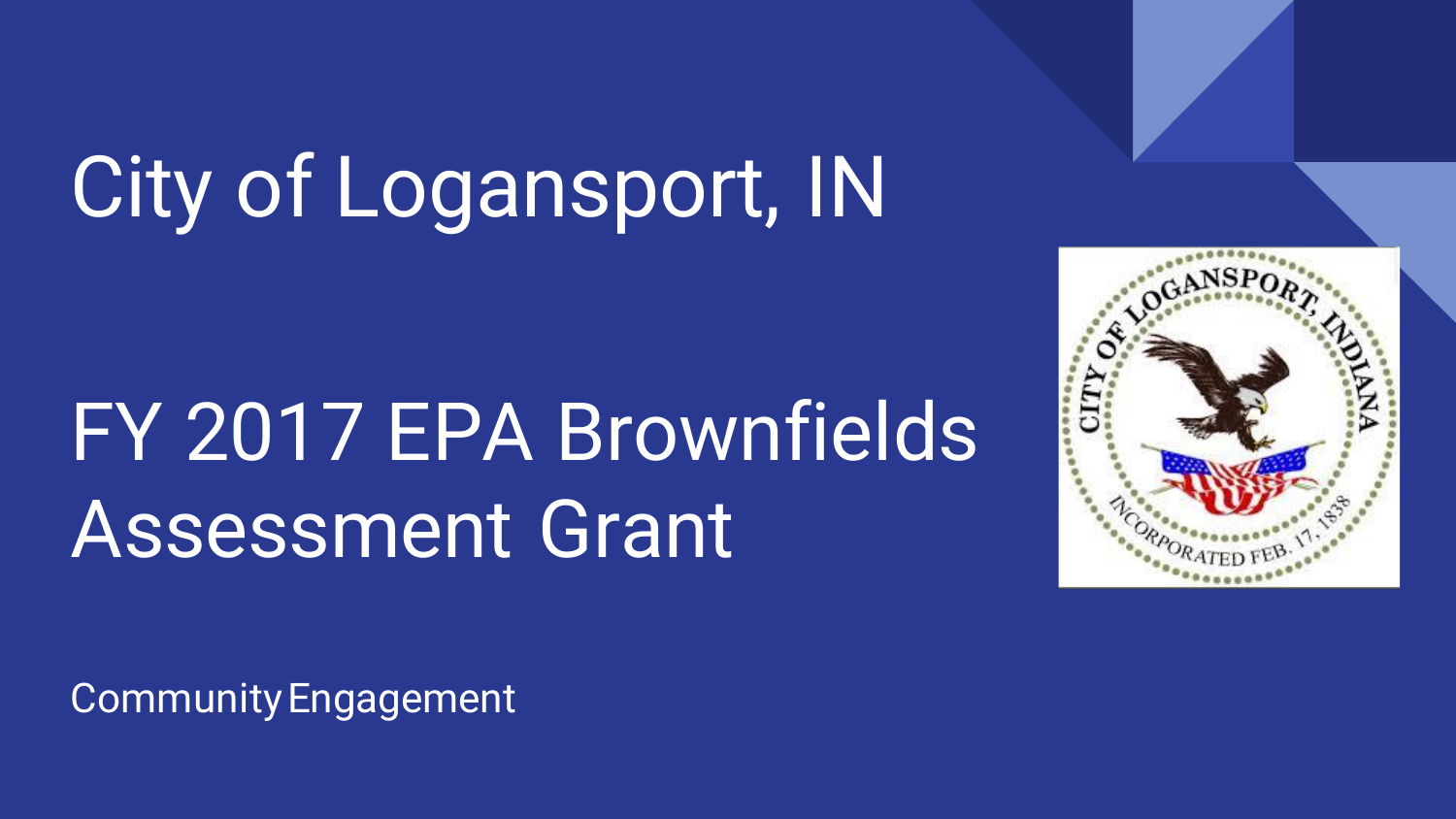## Contents:

- o Introduction
- o What are Brownfields?
- o Understanding the Grant Process
- o Site Inventory and Prioritization
- o Phase I & Phase II Environmental Site Assessments
- o Cleanup Planning
- o Leveraged Funding



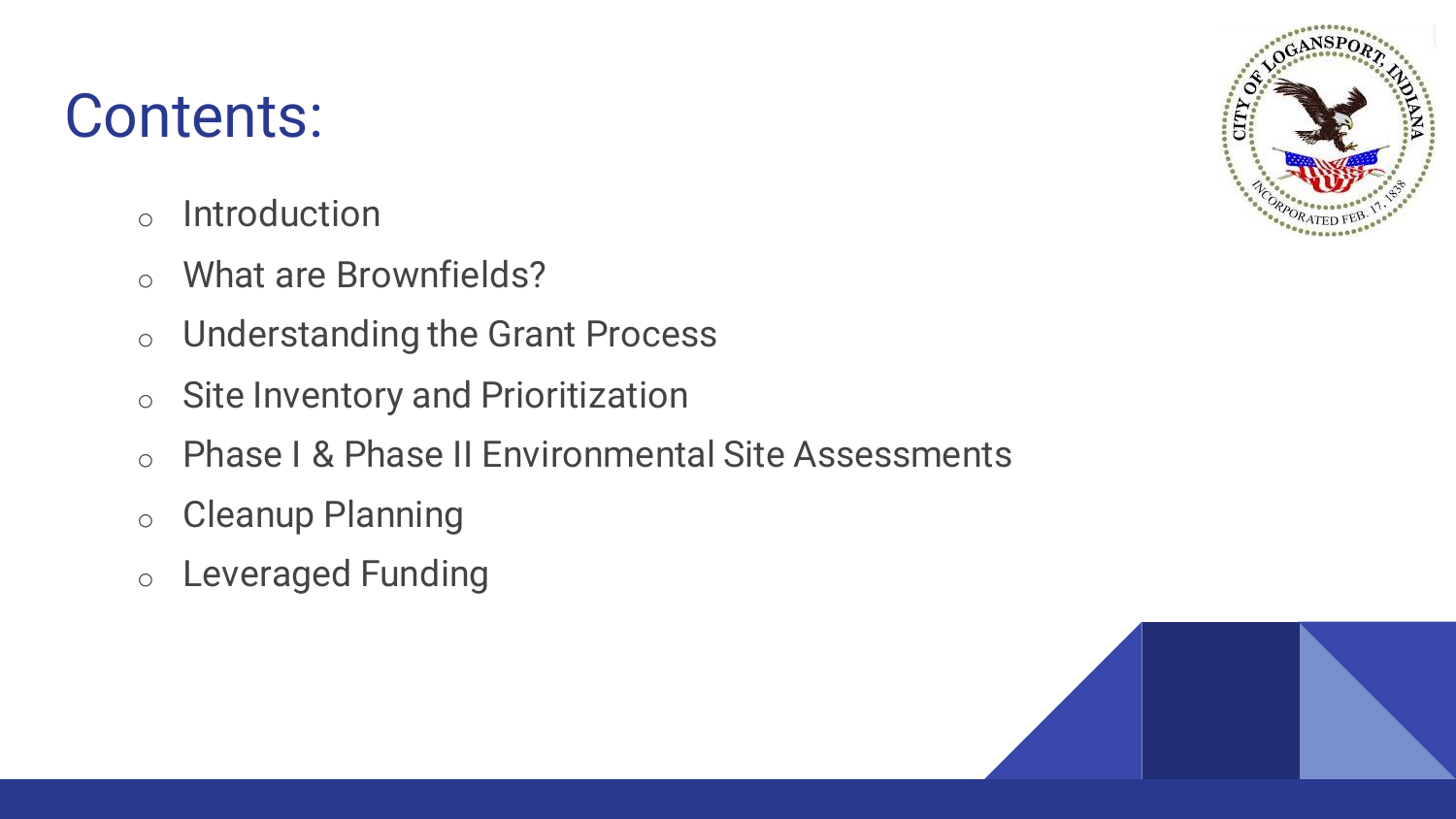## Introduction: How did we get here?

- o The U.S. Environmental Protection Agency (EPA) awarded the City of Logansport and its Coalition Partners, Eel Township and Fulton Co. **\$600,000 in EPA Brownfield Assessment Grant** funding (May 2017)
- o City and EPA complete initial paperwork and reach cooperative agreement (July 2017)
- o City published an RFQ requesting qualified environmental engineering/consulting firms to assist the city with implementation of the grant (August 2017)
- o BCA Environmental Consultants selected as contractor for Logansport's Brownfields Assessment Grant (September 2017)

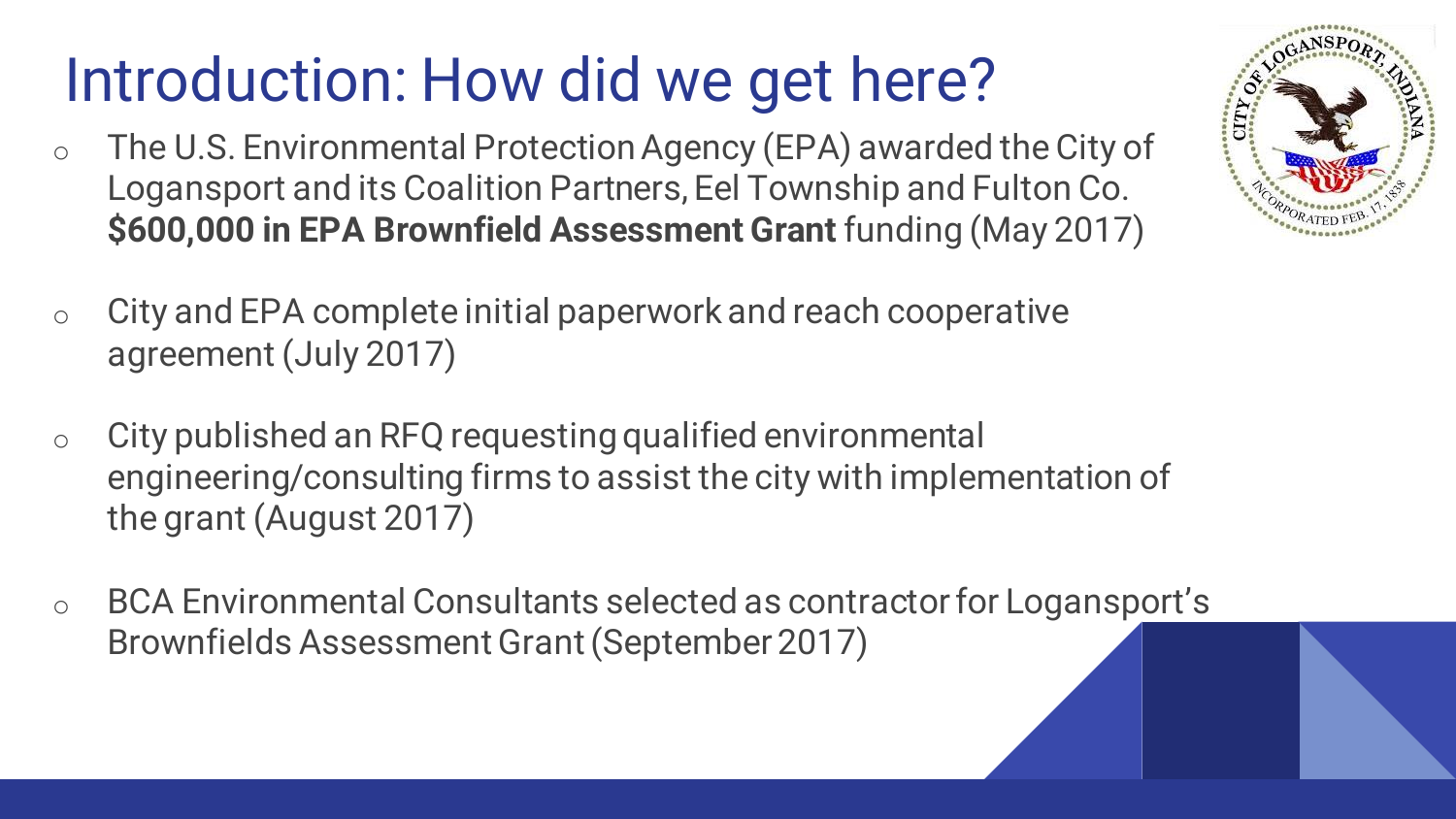### Introduction: BCA/Logansport's History of Success

- o BCA played similar role in FY2012 EPA Brownfields Assessment Grant
	- o FY2012 grant funds spurred \$6.2M in committed, additional investment on the brownfield sites investigated
	- o City and BCA efforts rewarded with 2017 EPA grant for Brownfields redevelopment based on FY12 grant deployment and success



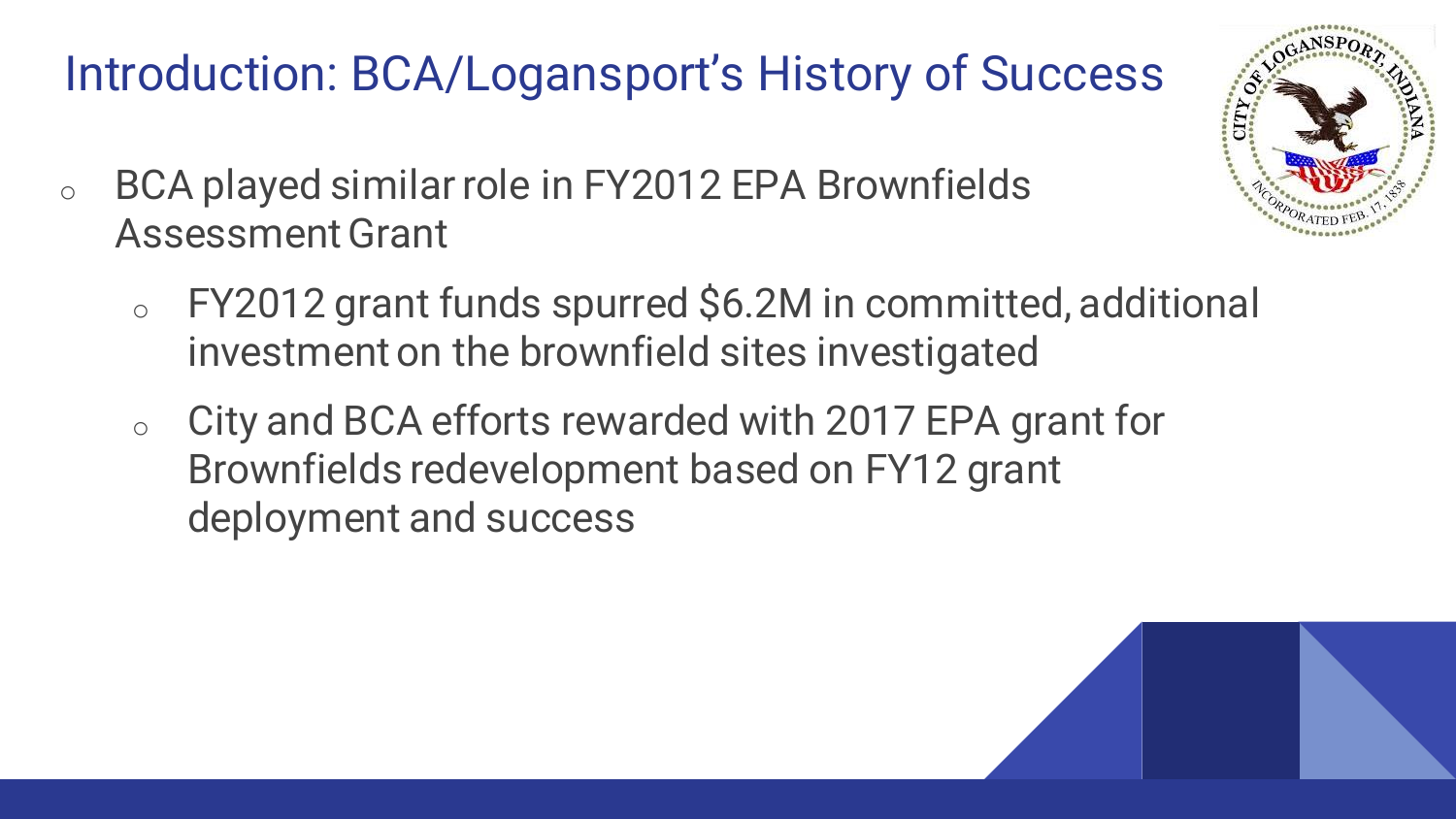#### Introduction: Why We Are Here

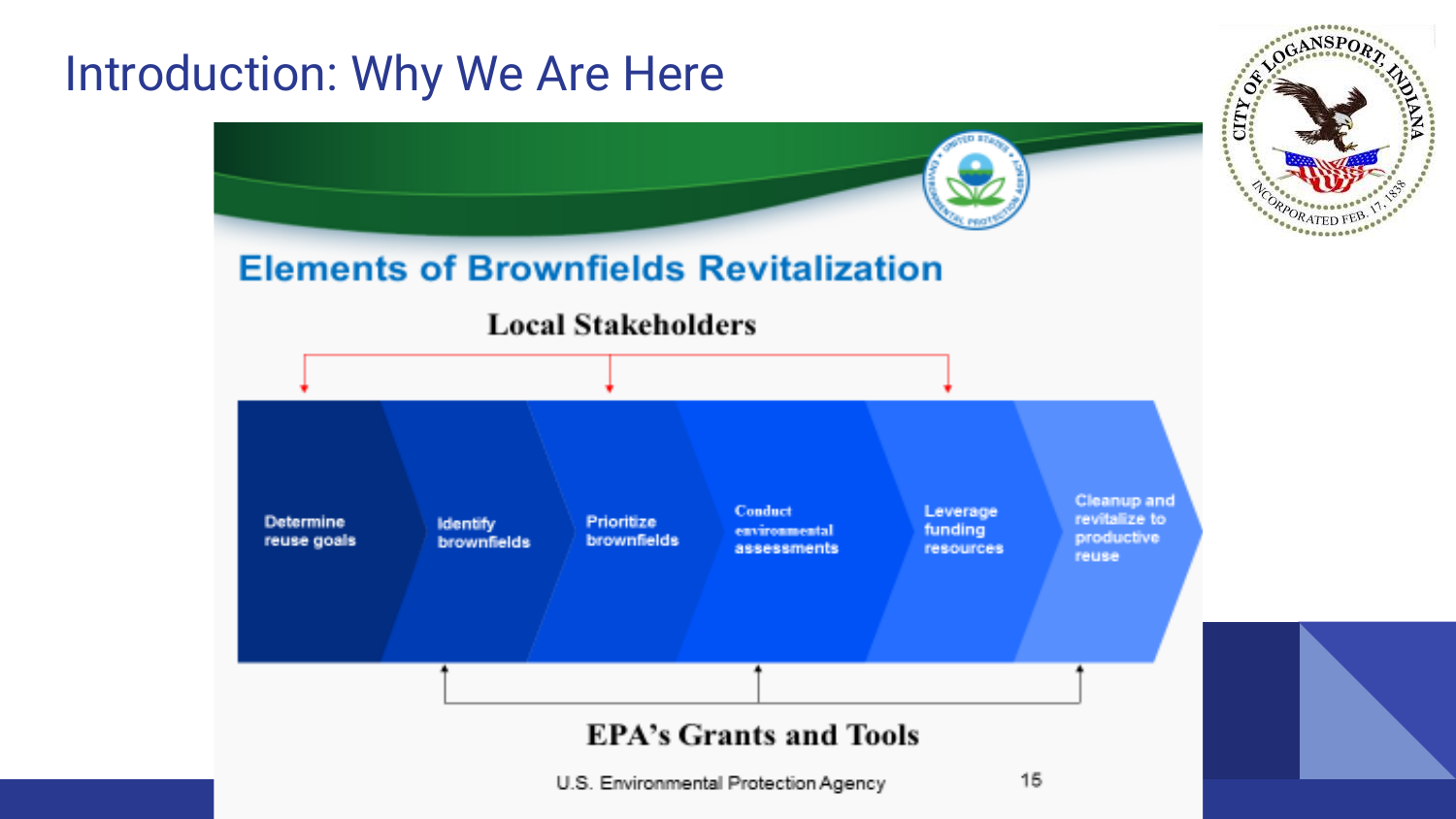



### WHAT IS A BROWNFIELD?

The U.S. Environmental Protection Agency (EPA) defines a brownfield as "…property, the expansion, redevelopment, or reuse of which may be complicated by the presence or potential presence of a hazardous substance, pollutant, or contaminant"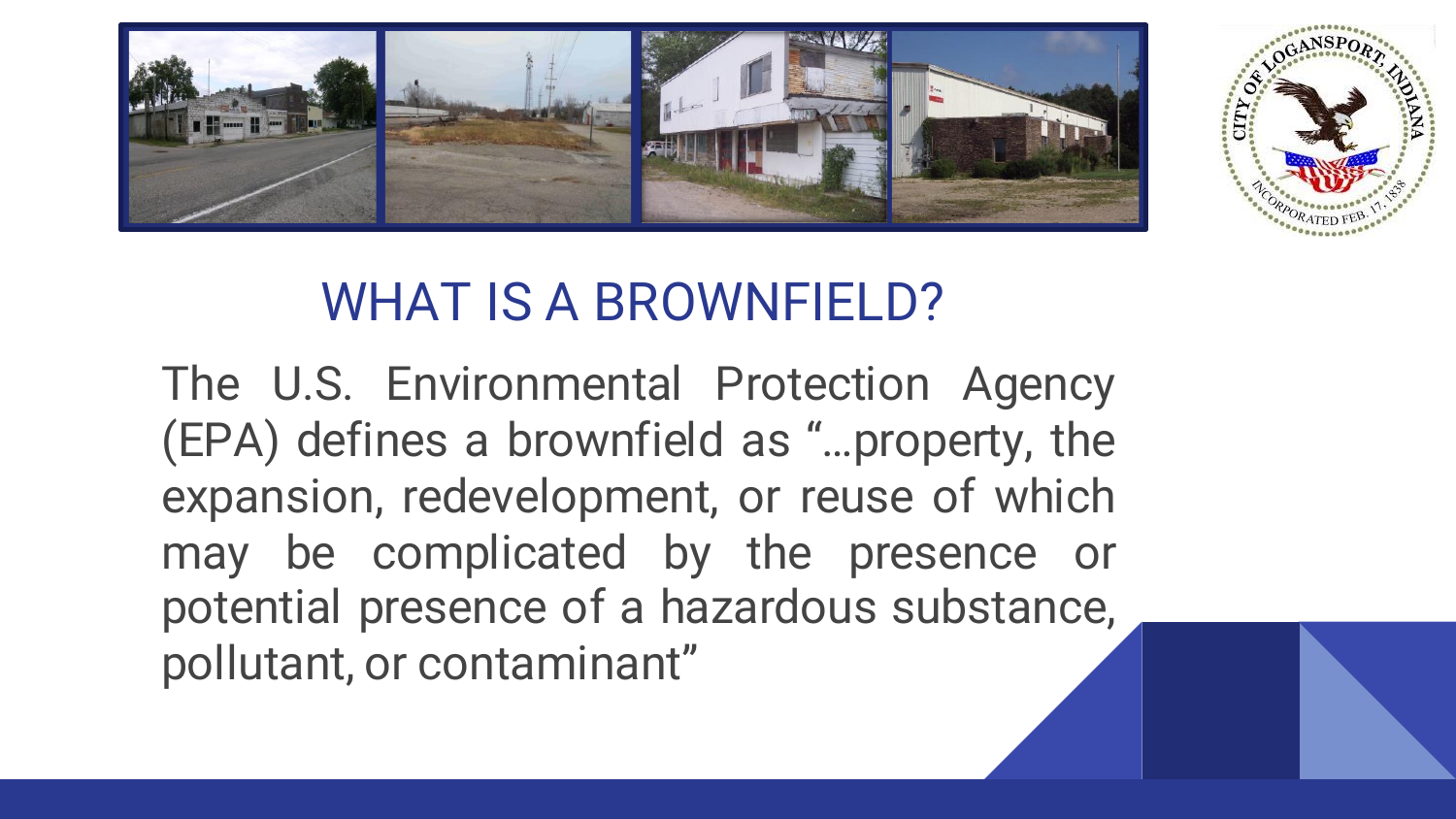



## U.S. EPA ASSESSMENT GRANT

- Awarded \$600,000 to the City of Logansport
- Addresses hazardous substances & petroleum impacted properties
- Grant Period: 10/1/17 through 9/30/20
- To be used to stimulate brownfields redevelopment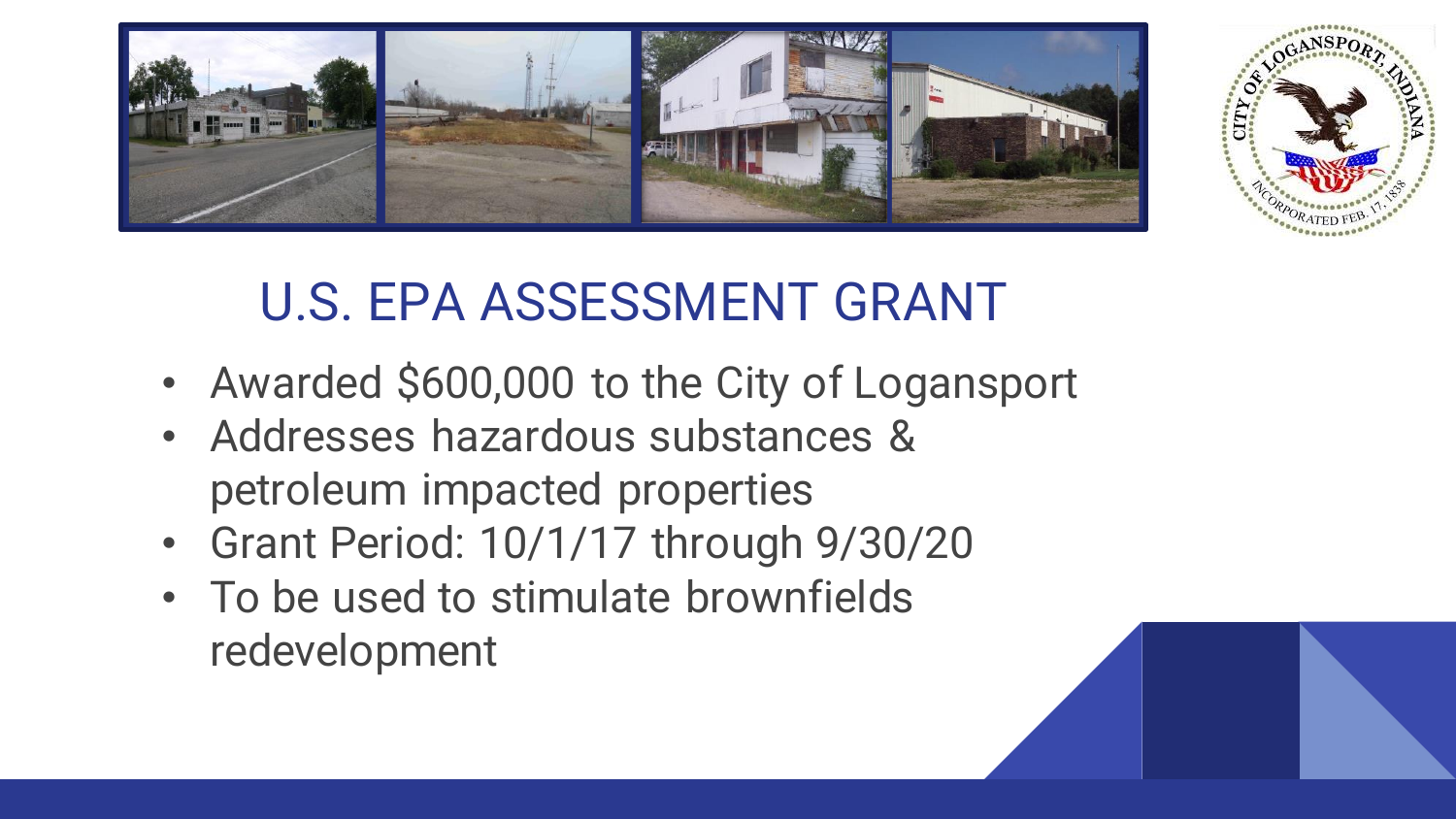#### ACCOMPLISHMENTS

- Brownfield Inventory
- Phase I Environmental Site Assessments (ESAs)
- Phase II ESAs
- Cleanup Planning
- Leveraging

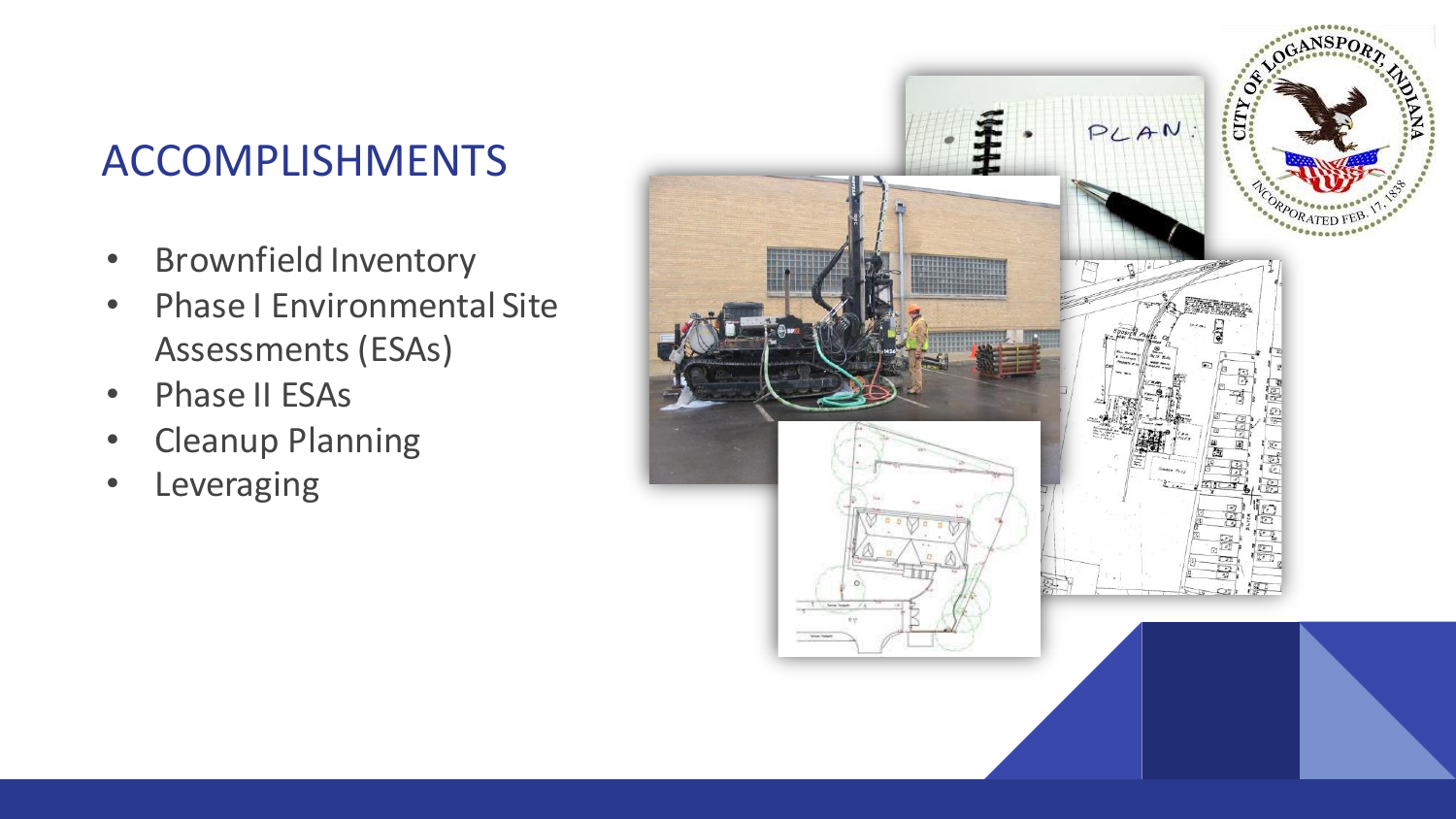#### BROWNFIELD INVENTORY

- Focused on downtown and Market St. corridor in Logansport, and downtown Rochester
- Windshield survey method
- Input from City officials
- Properties appear to be vacant or underutilized
- Properties have real or perceived environmental conditions



| w.                      | <b>SITE NAME</b>                                         | STREET ADDRESS                         | Corrent Granar                      | PARCILLE                             | PARCIL #2  | <b>TOTAL</b><br><b>SEE</b><br><b>Grand</b> | <b>MTE UNK</b>                   | ENVIRONMENTAL RECORDS                                     | <b>ACCENTING</b><br>OWMARYS                     | <b>PEGADY</b> | <b>COMMENTS</b>                                                                                                                      |
|-------------------------|----------------------------------------------------------|----------------------------------------|-------------------------------------|--------------------------------------|------------|--------------------------------------------|----------------------------------|-----------------------------------------------------------|-------------------------------------------------|---------------|--------------------------------------------------------------------------------------------------------------------------------------|
| ٠                       | Former Trebrison Automotive<br>Manufacturing Facility    | One General St - Washington<br>$_{11}$ | City Of Ligangiat                   | 09-17-56-183<br>010.000-010          |            | 12.52                                      | Undeveloped                      | Numerous records on file<br>in IDEM VFC                   | Chiatrated<br><b>CCL Petroleur</b><br>products  |               | Phone I and I funded by grant. Additional investigations funded by Eds Ely Insurance                                                 |
|                         | Former Modern Manufacturing<br>Company                   | Water Street                           | <b>SAMPLER</b>                      | 09:07:08:000-<br>011.000-010         |            | 4.44                                       | Convention                       | Numerous records on the<br>in IDEM VFC                    | Chlorinated<br><b>DCL Petroleur</b><br>products |               | Phone Land II funded by grant, Additional investigations funded by Modine                                                            |
|                         | <b>Ramer Richardson; Dry Cleaners</b>                    | <b>SOE E. Broadway</b>                 | <b>Harley, Robert E.</b>            | 09:07:08:083<br>014.000-010          |            | cos                                        | <b>Immersion</b> / On<br>Cleaner | Numerous records on the<br>in IDEM VFC                    | Chlorinated<br>yoos.                            |               | prechasion funded by bability insurance. Remediation conducted winter-Surana 2018, Additional Phase Land<br>Mage (15 unded by pract) |
| $\overline{\mathbf{u}}$ | <b>Nations C.A. Roos Building</b>                        | 608 North Street                       | C G Ross Real<br>Edate, Dr.         | on creases. Becreases<br>010.000-010 | 021000-010 | 001                                        | Commercial                       | environmental records on<br>the with \$26.00              | Chlorinated<br>VOCA Metals                      |               | Investigation funded by article funding - Investigation stated - not point etailor                                                   |
| $\mathbf{a}$            | Former Cartal's Peedess Cleaners<br><b>Carrie's West</b> | 201 Front Monet                        | 201 Front N. Uk                     | 09:17:50-078<br>021-000-010          |            | 0.12                                       | Cleaner                          | Senmental / Dry environmental records on<br>the with SDEM | monutar<br><b>VOCs</b>                          |               | Nase Land I funded by grant. Additional investigations funded by Tability Insurance                                                  |
| $\mathbf{a}$            | termer Countil Enterprises (Maduer<br>Posedul            | 218 N. Coutt Monet                     | Amstrong<br>Exhmond<br>ProgerDec US | 0912-08-003<br>022-000-010           |            | 128                                        | Industrial / Other               | environmental records on<br>the with <b>DSM</b>           | Chiatrated<br><b>VOCs</b>                       |               | Phone I and I funded by grant. Additional engine I meetigations funded by Tability Imariance                                         |
| $\overline{\mathbf{z}}$ | <b>Parmer Gas Madiser</b>                                | 1212 Blv Avenue                        | Odom, Terry                         | 09:17:48-017<br>nes nesues           |            | cos                                        | Commercial / Auto                | environmental records on<br><b>Basic Prize</b>            | Petroleum                                       |               | Phone Land II funded by mont.                                                                                                        |
| $^{21}$                 | Former Industrial Building (S&M)<br>Mampingo             | <b>GRO 3, 50h Street</b>               | Hayden, Gary J.                     | 09:17:46:326<br>001.000-010          |            | 0.77                                       | Industrial /<br>Wantouse         | <b>ALCOHOL</b>                                            | Petroleum.<br>Metals Pitels                     |               | Phone I and I funded by mont.                                                                                                        |

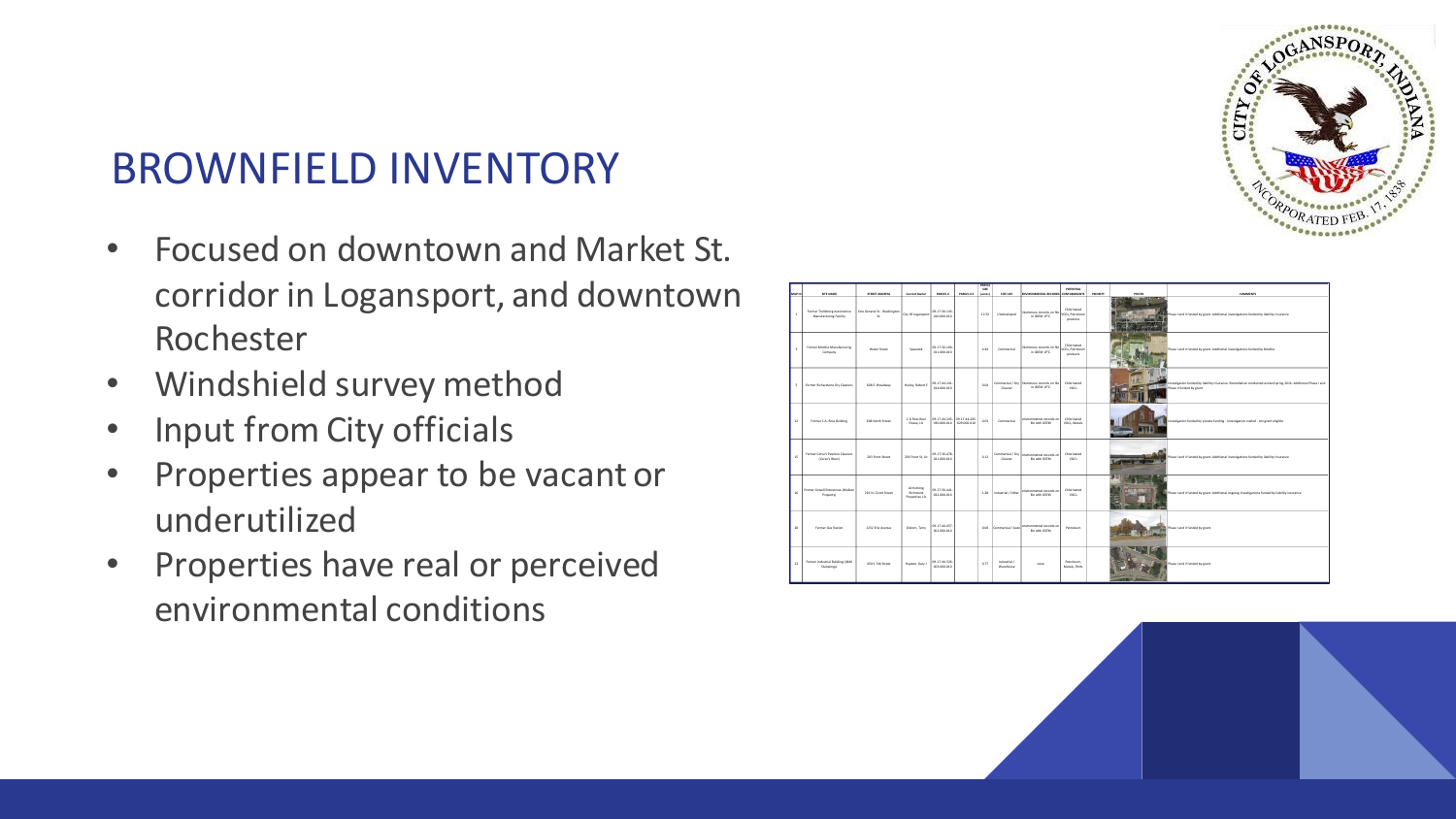#### PHASE I ENVIRONMENTAL SITE ASSESSMENTS (ESAs)

DEFINITION: Phase I ESAs identify, to the extent feasible, Recognized Environmental Conditions (RECs) in connection with a property. It includes reviewing site records, visiting the site, and interviewing individuals with knowledge of the property. An environmental professional provides conclusions and an opinion regarding appropriate additional investigation. A Phase I ESA **does not** involve collection and laboratory analysis of environmental samples.

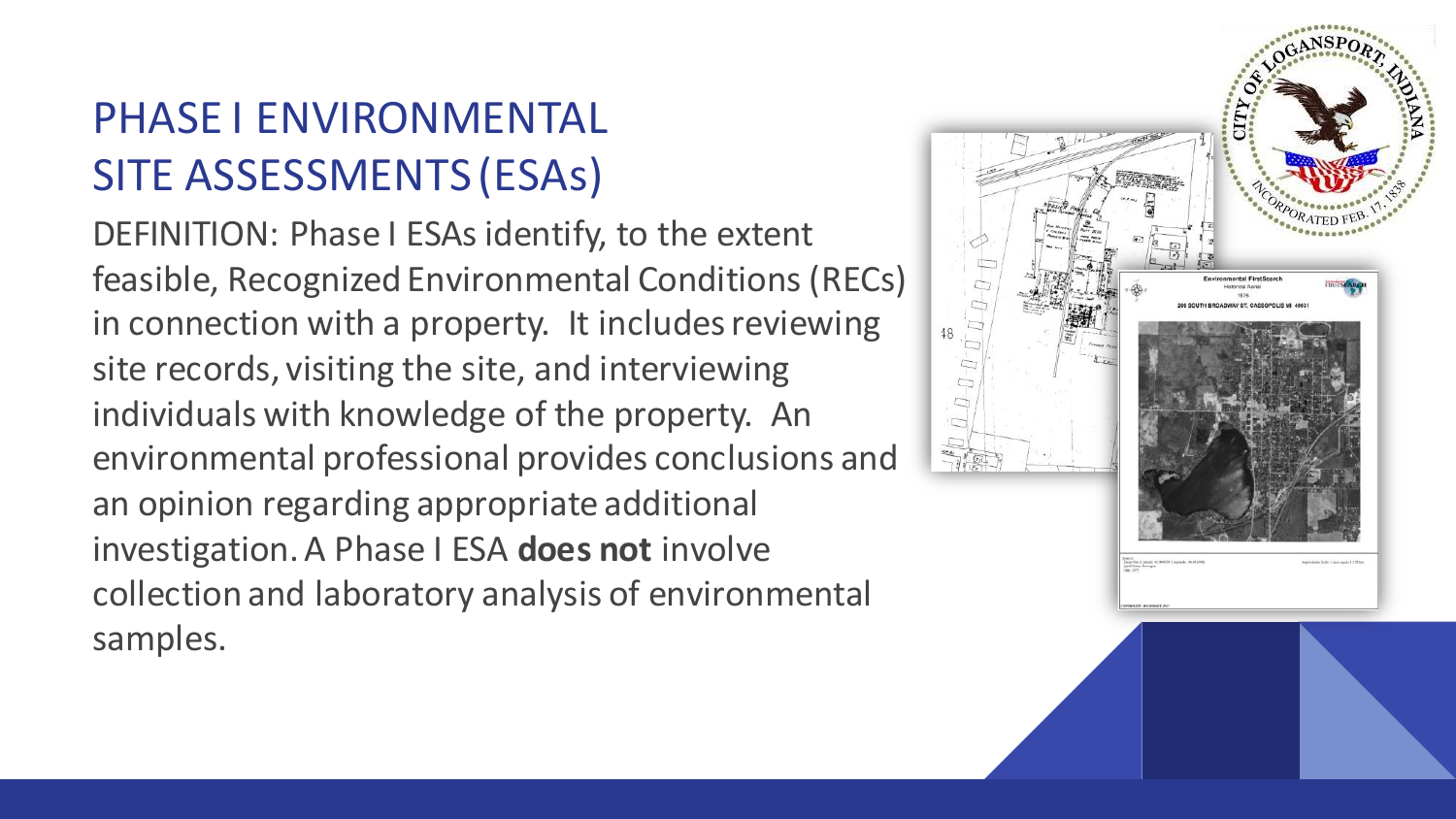#### PHASE I ENVIRONMENTAL SITE ASSESSMENTS (ESAs)

- 12 Phase I ESAs completed under this grant
- 2 additional Phase I ESAs to be completed in September 2020

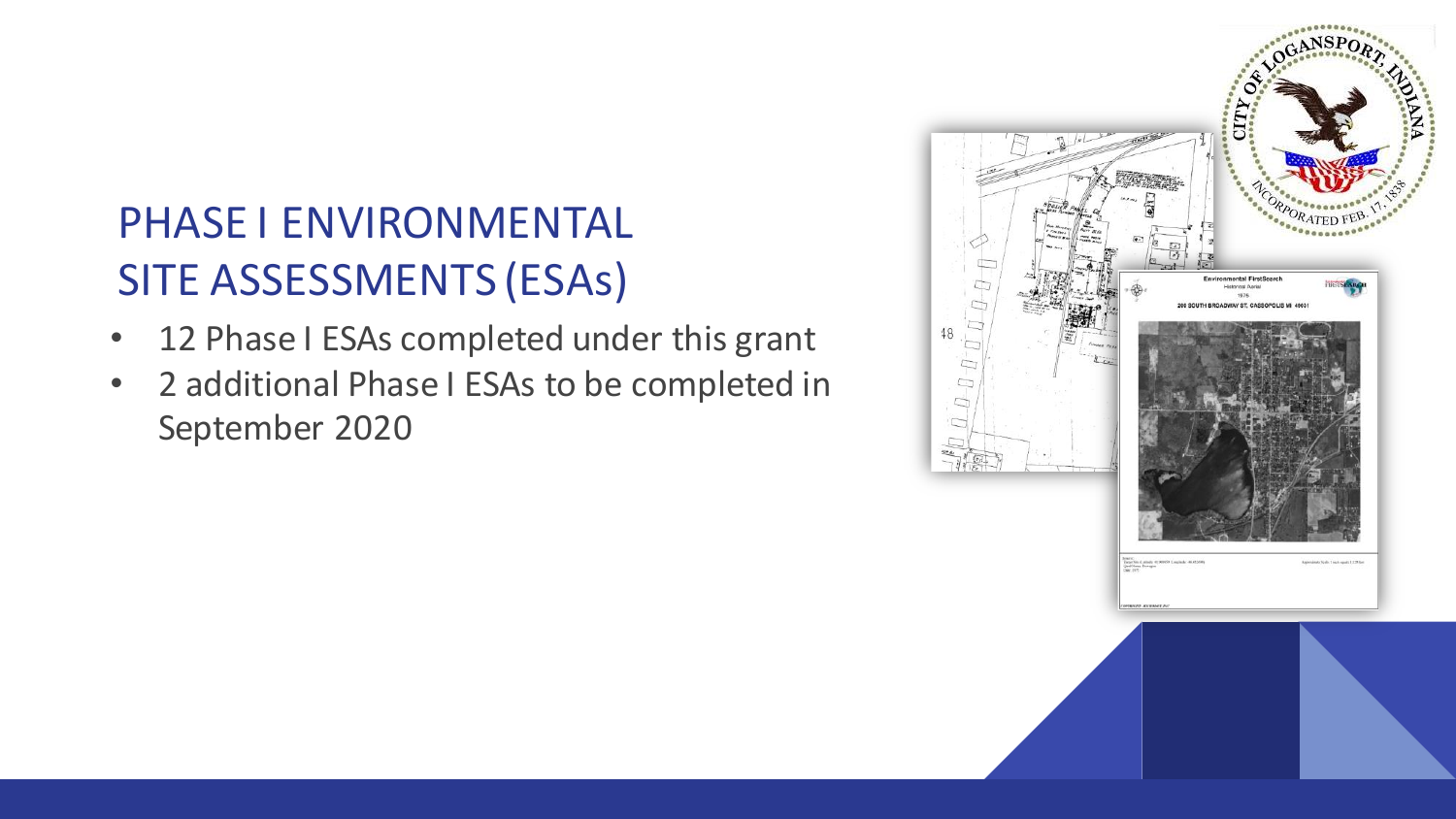#### PHASE I ENVIRONMENTAL SITE ASSESSMENTS (ESAs)

- Jefferson School (Logansport)
- Elks Building (Logansport)
- 501 Main St (Rochester)
- 116 S. 6th St. (Logansport)
- Richardson's 608 Broadway (Logansport)
- 628 Main St. (Rochester)
- 730 Indiana St. (Rochester)
- 40 Industrial Blvd, Hartz Prop
- Logansport Mall
- 512 E. Main (Kewanna)
- 130 S. 6th St (Logansport)
- 1400 Wabash Ave (Rochester)
- 2516 E SR 14, former Topps (Rochester)
- **Exide Battery (Logansport)**

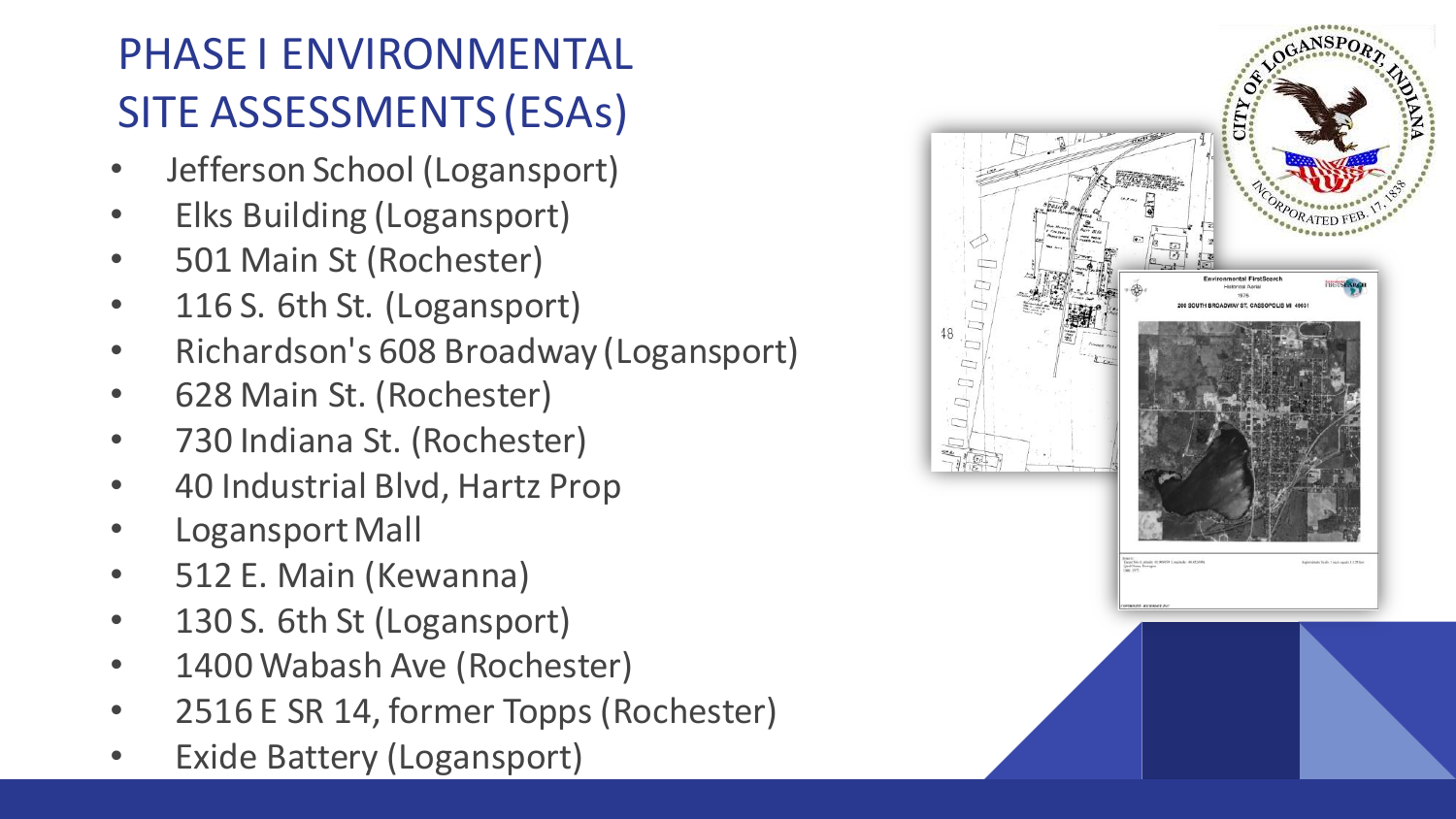#### PHASE II ENVIRONMENTAL SITE ASSESSMENTS (ESAs)

DEFINITION: Phase II ESAs confirms (or refutes) and further evaluates the presence of suspected contamination. Commonly, a Phase II ESA is designed to analyze for the presence of contaminants associated with activities identified in the Phase I ESA as Recognized Environmental Conditions

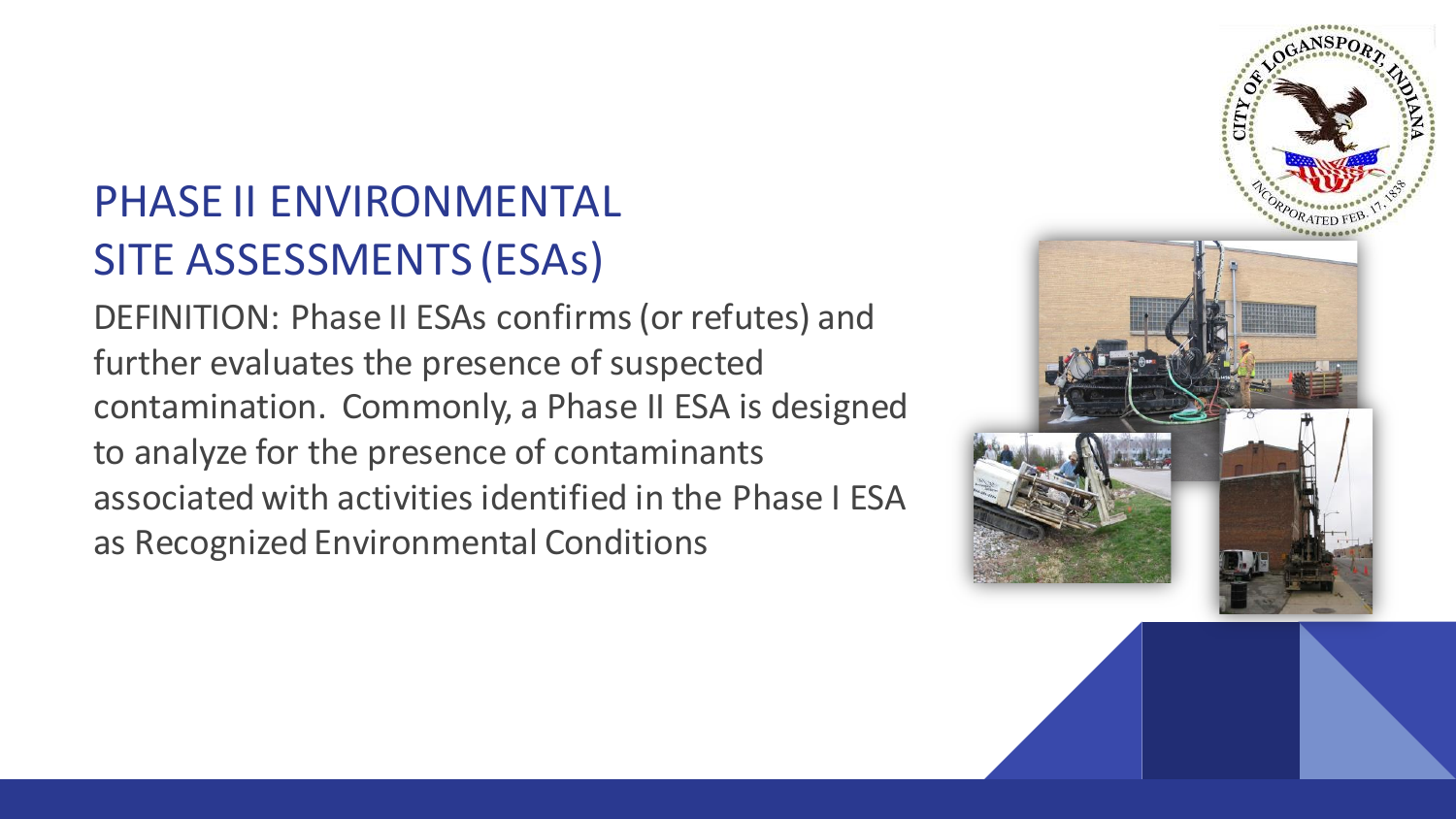#### PHASE II ENVIRONMENTAL SITE ASSESSMENTS (ESAs)

- 18 Phase II ESAs completed under this grant
- 1 additional Phase II ESA to be completed in September 2020

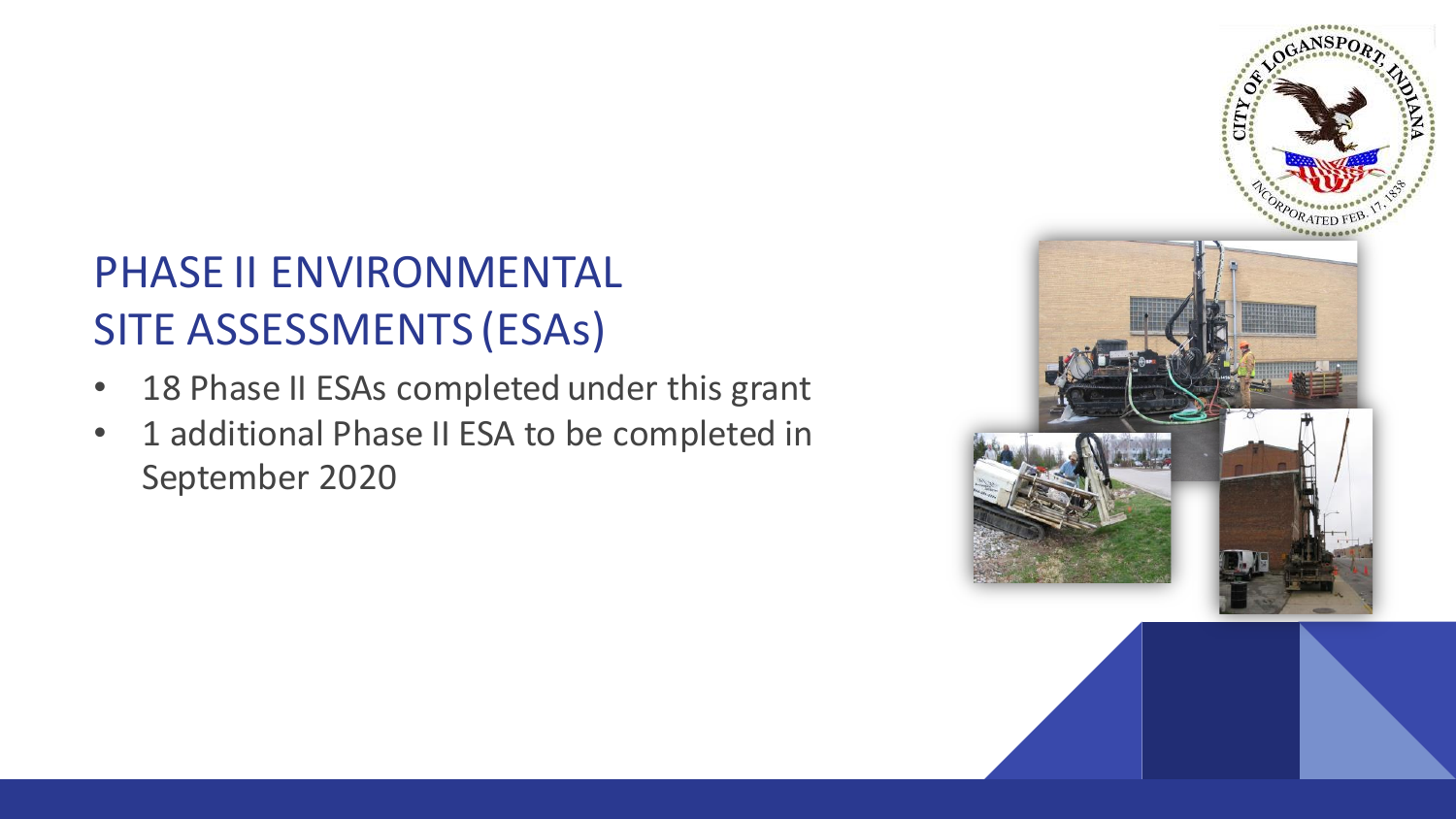#### PHASE II ENVIRONMENTAL SITE ASSESSMENTS (ESAs)

- Melbourne Warehouse (Logansport)
- Former Sunshine Cleaners (Logansport)
- Elks Building Asbestos Inspection (Logansport)
- 501 Main St Asbestos Inspection (Rochester)
- 501 Main St Phase II ESA (Rochester)
- Jefferson School Phase II ESA (Logansport)
- Elks Building Phase II ESA (Logansport)
- Trelleborg Phase II ESA (Logansport)
- Richardson's Phase II ESA (Logansport) 116 S. 6th St Phase II ESA (Logansport)
- 701 E. Broadway Phase II ESA (Logansport)
- 628 Main St. (Rochester)
- 730 Indiana St. Fine Finishes (Rochester)
- Mall Asbestos Inspection (Logansport)
- Trelleborg Petroleum Supplemental Phase II (Logansport)
- Melbourne Warehouse (Logansport)
- 130 S. 6th St Phase II (Logansport)
- 1400 Wabash Ave Phase II (Rochester)

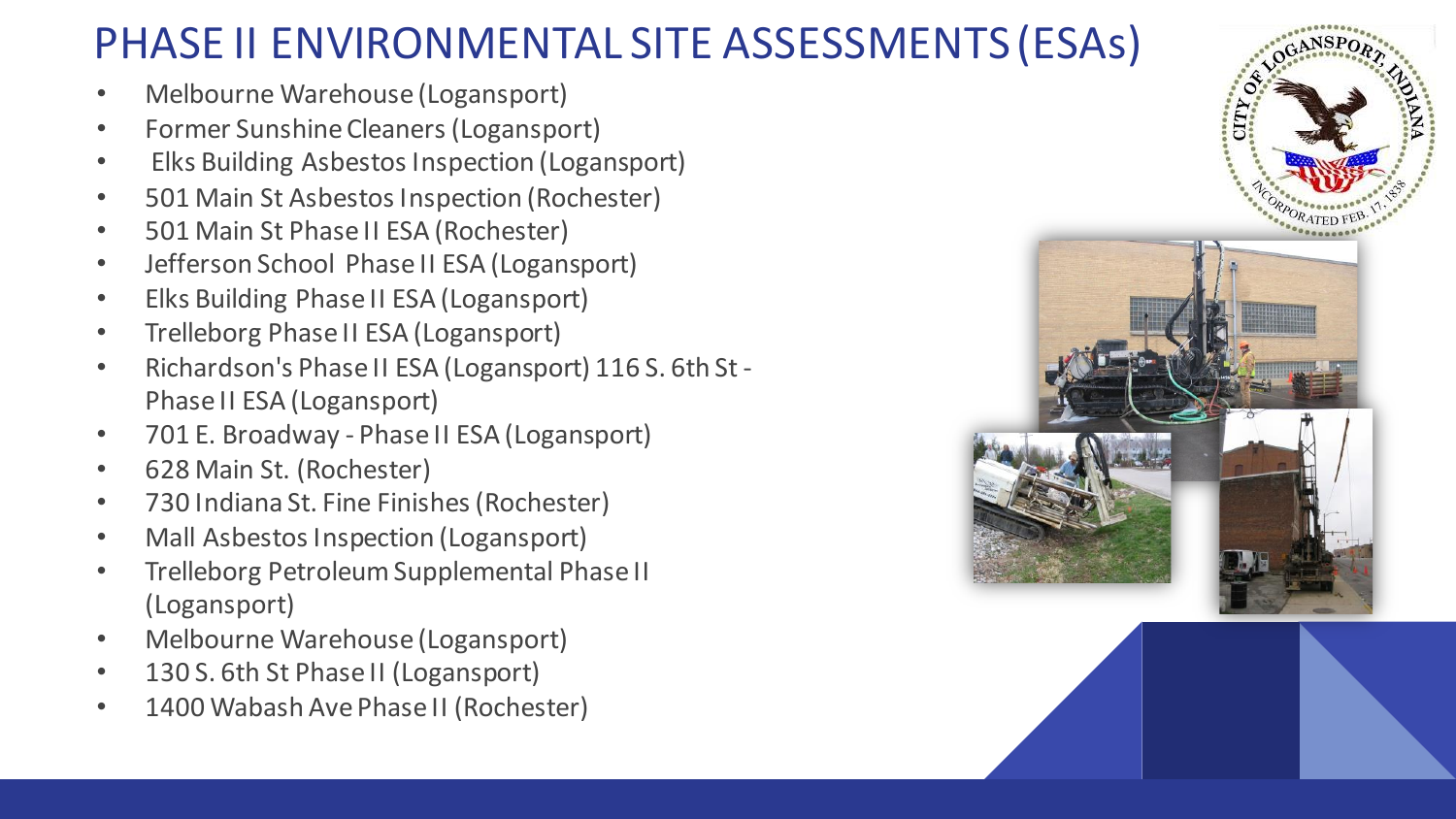#### CLEANUP PLANNING

DEFINITION: Cleanup planning occurs after the full extent of environmental impacts is defined. At this point, a plan to remediate the environmental impacts is developed which will meet or exceed regulatory requirements and enable the brownfield site to be redeveloped.

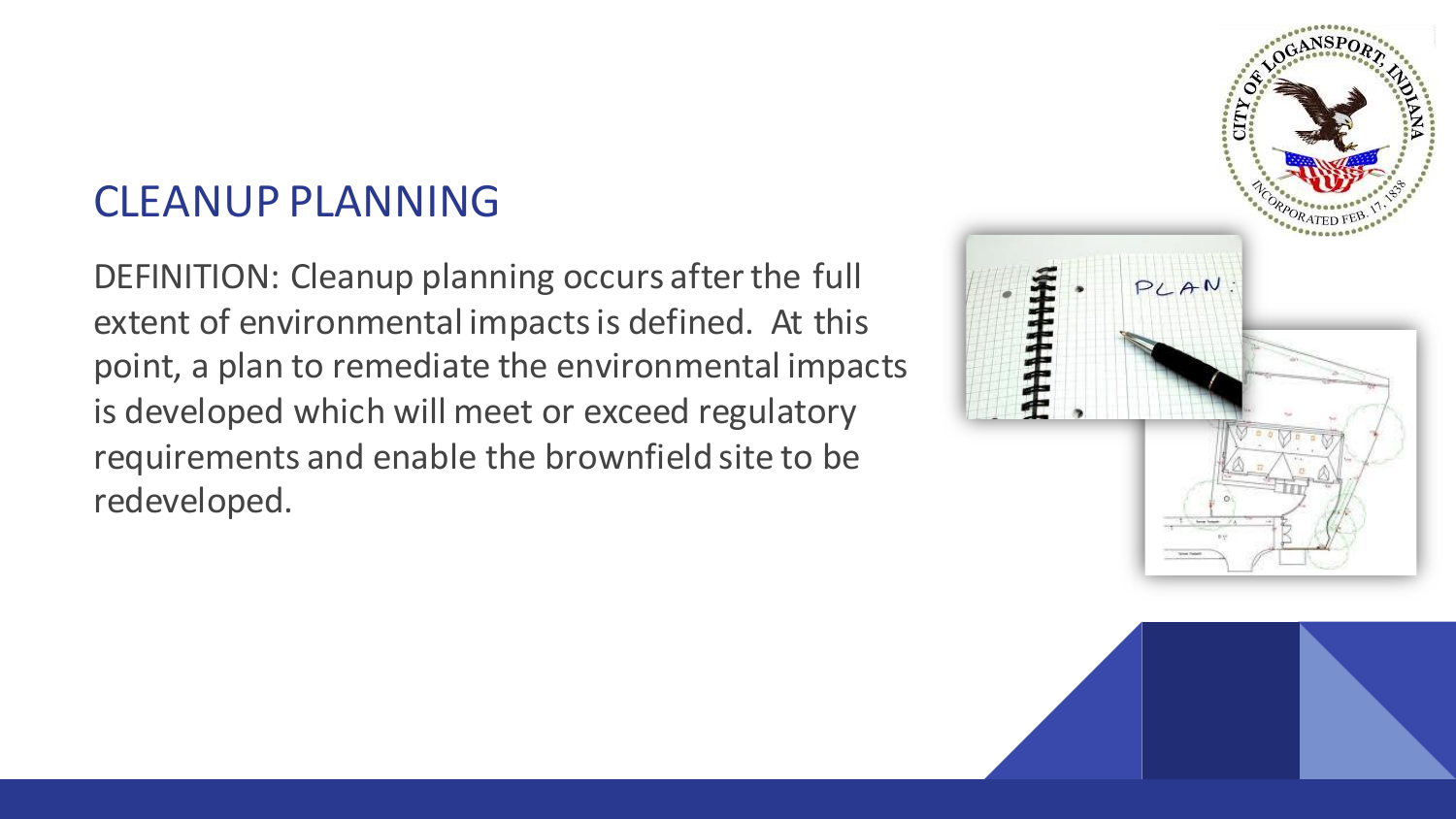#### CLEANUP PLANNING

- Cleanup planning was conducted on 2 sites
- Additional cleanup planning was conducted on several sites using non-grant funding
- Several sites investigated did not require cleanup planning before redevelopment

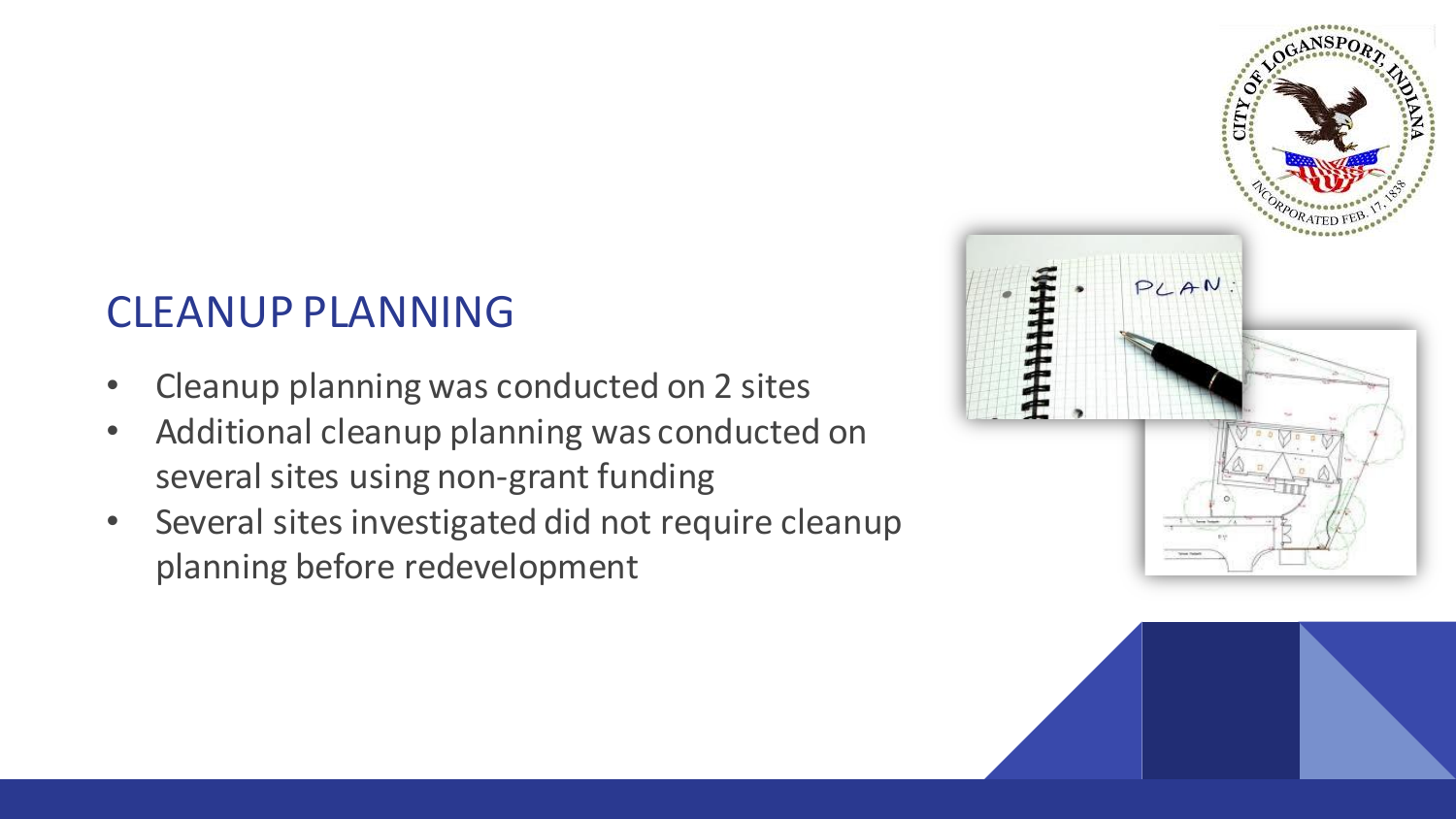#### LEVERAGED ACCOMPLISHMENTS & NEXT STEPS

The EPA Brownfields Assessment Grant program is designed to provide funding to stimulate additional investment and redevelopment of properties that may otherwise remain vacant and/or underutilized.